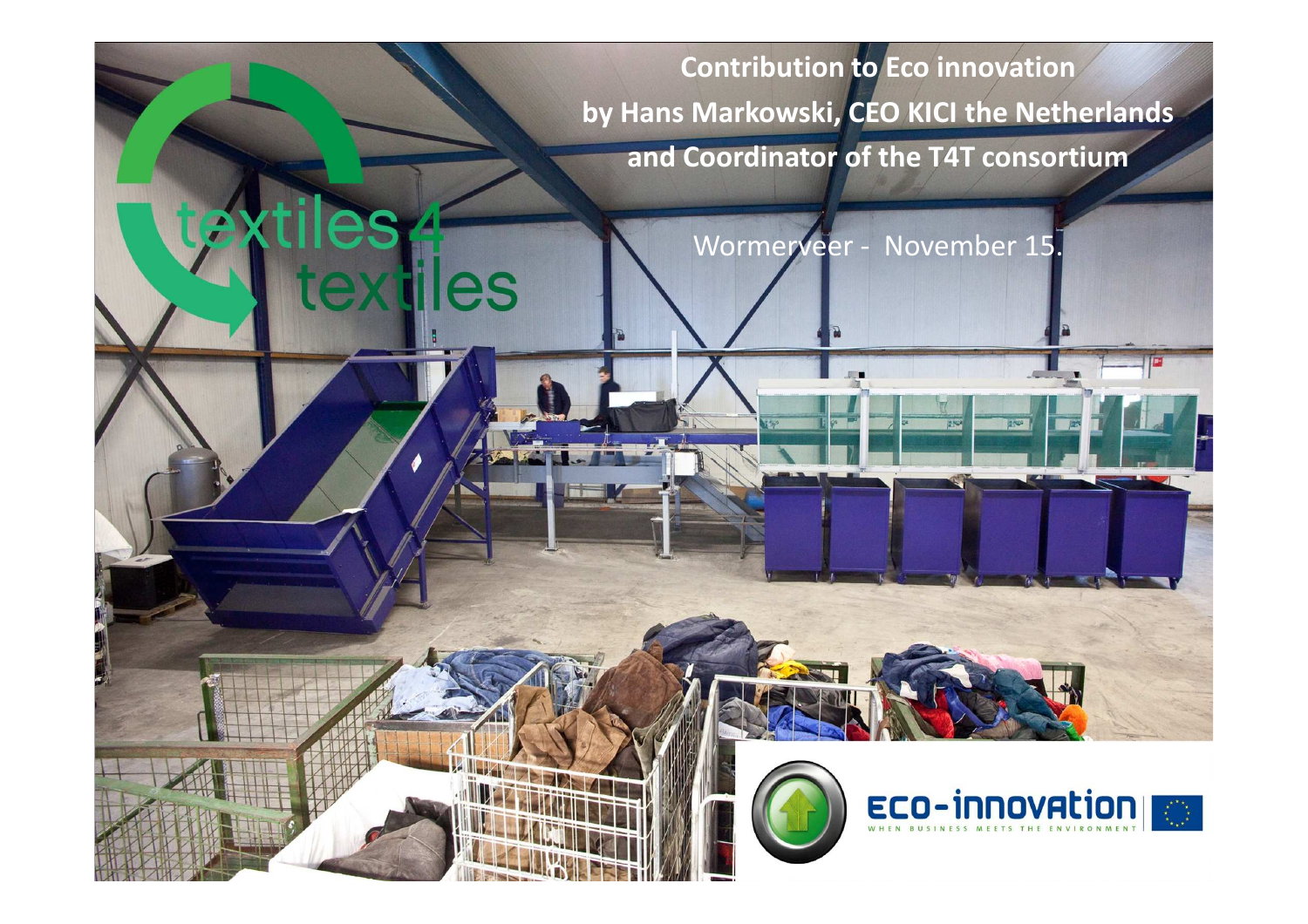



Hans Markowski

CEO KICI foundation

Coördinator of the Textiles 4 Textiles project

h.markowski@kici.nl

www.kici.nl

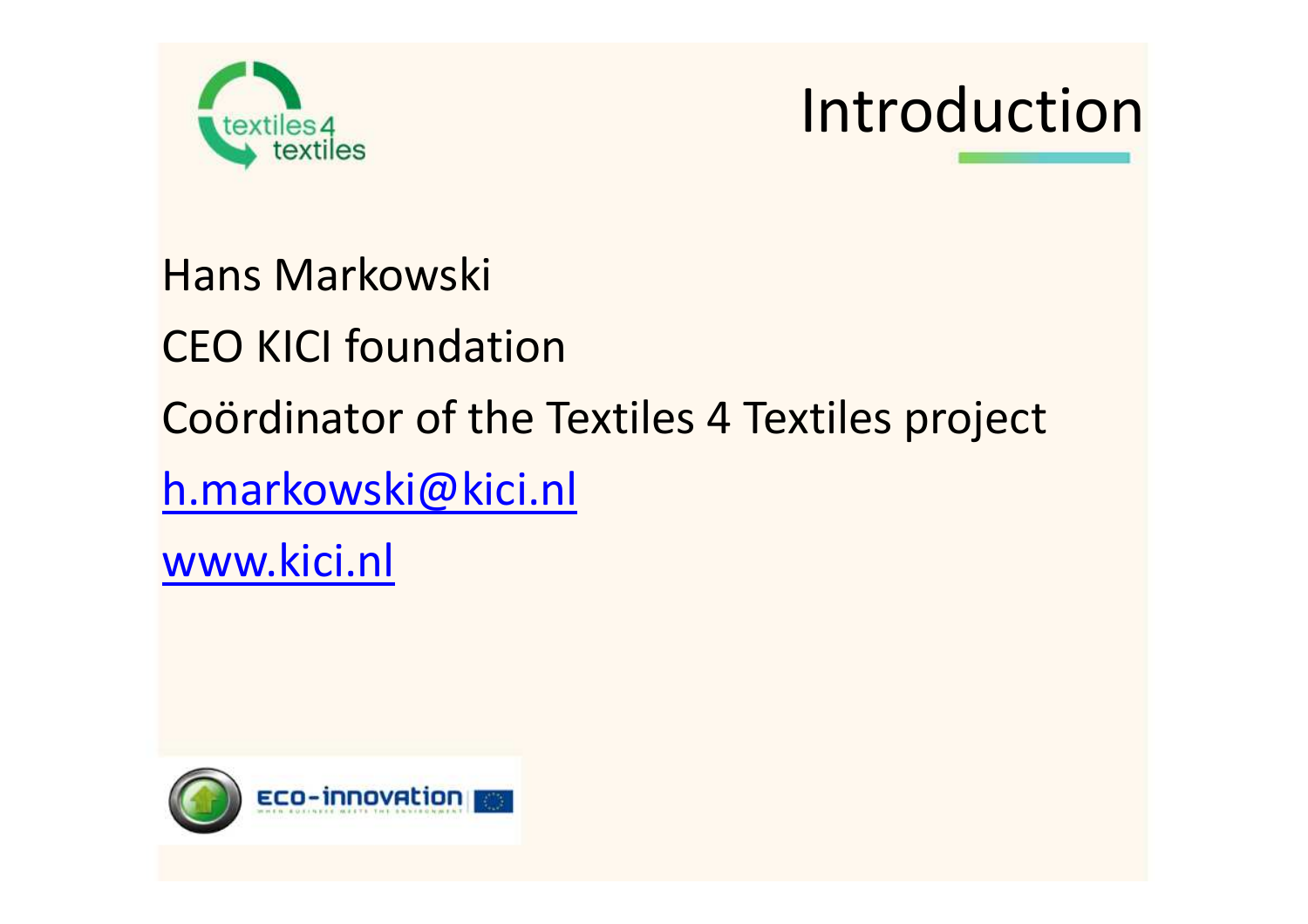

## Introduction

*The Netherlands:*

In a country like the Netherlands as an example, each year around 80 million kilos of second hand textiles are collected, 50% of which is not of the right quality (technically or economically) to be sold in second hand markets such as Eastern Europe of Africa. This 50% contains about 20% cotton, which is about 8 million kilos of cotton available per year.

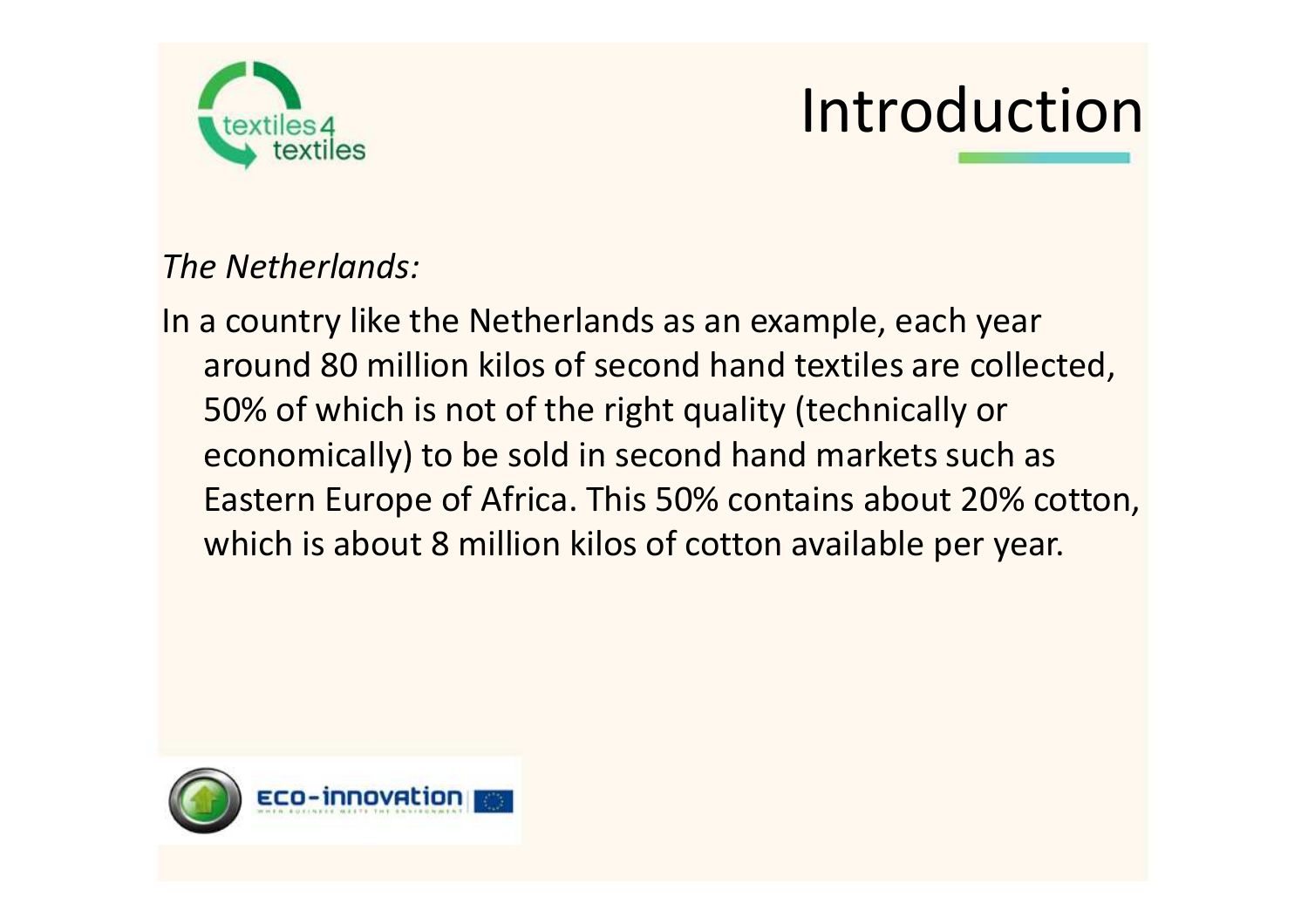

## Introduction

*The Netherlands:*

another 124 million kilos is disposed of in the household waste, ending up in the incinerator. Each kilogram of textiles which is incinerated and not being reused is equal to an emission of 3,4 kg  $CO<sub>2</sub>$ , thus harming the planet without any need to do so. In case only 50% of this amount of textiles is saved from the incinerator and again 20% would be cotton, then this adds another 12.4 million kilos of cotton waste which can be used for recycling.

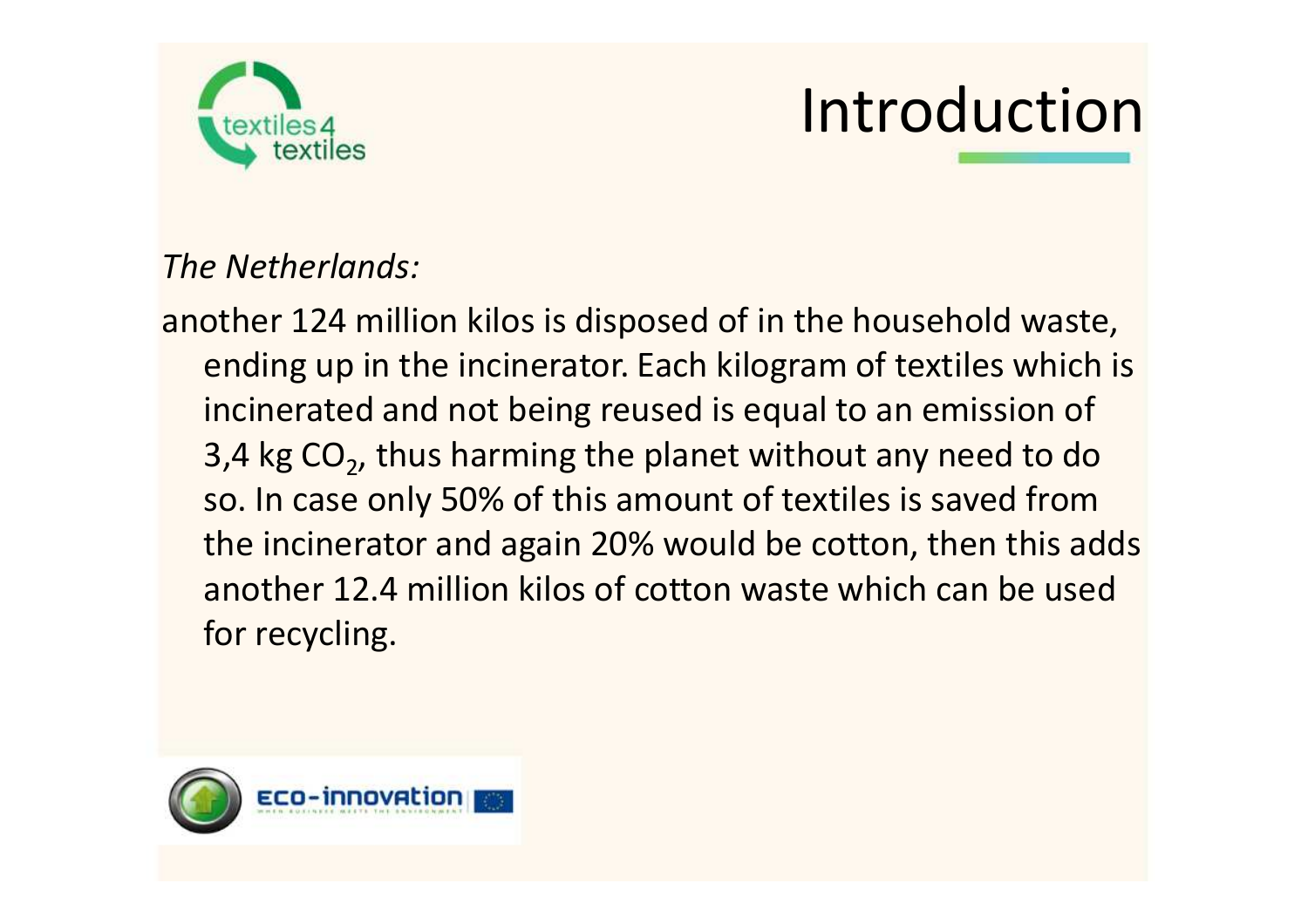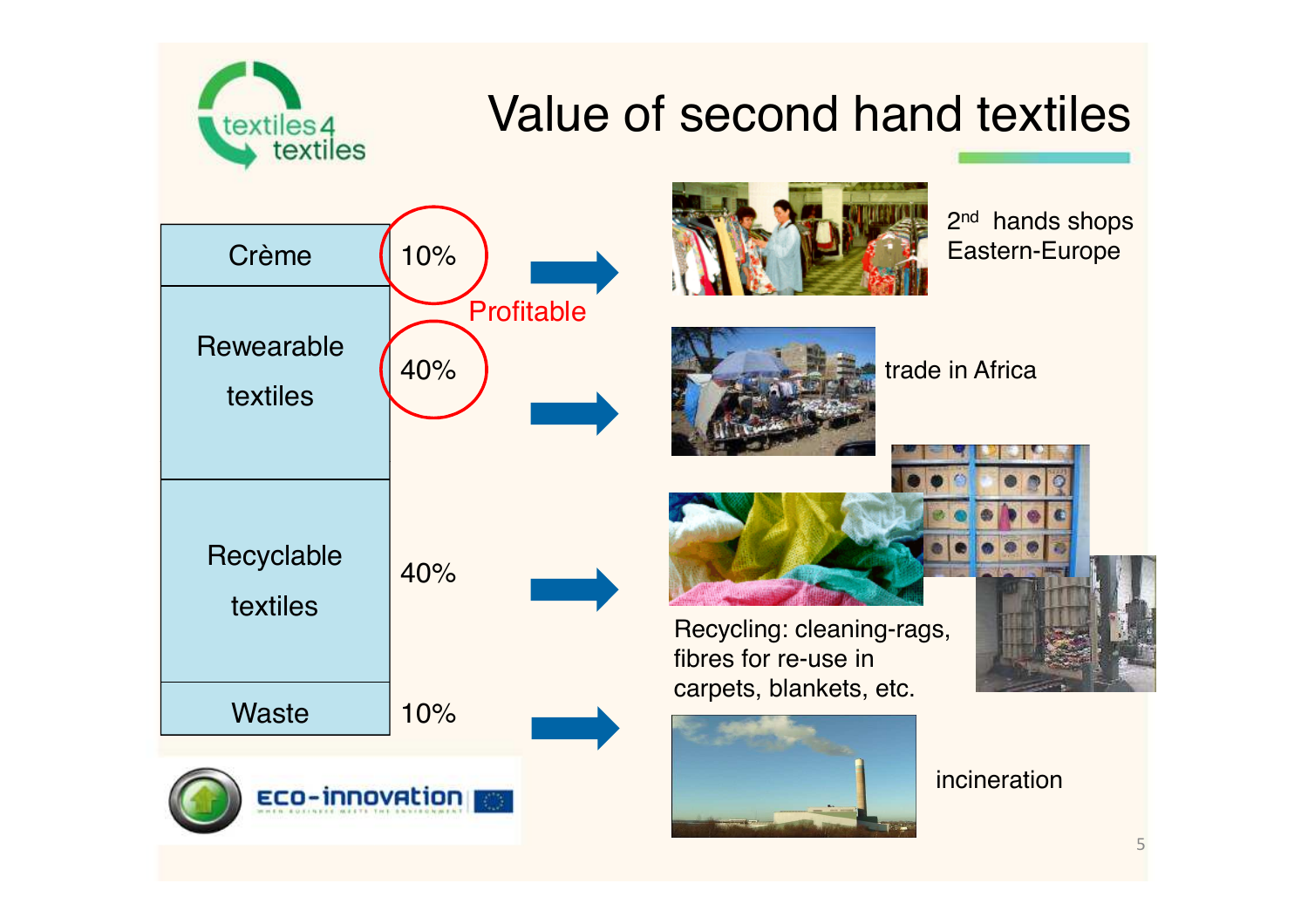

#### Why automated sorting

Monthly cotton price increase

150.4 137.6  $124.8$ 112.0 oo 86.51 Textile waste has a value, esp. 置 73.7

 $163.2$ 

- with higher prices of raw materials • The value increases when composition of sorted fraction is better known (fibres and colours)
- Post-consumer non wearable textiles often have unknown composition of multiple fibre sorts
- Cost of sorting in Europe/USA is higher than sales value of sorted fraction with limited and low value recycling options
- Handsorting in Asia/Africa is possible, but implies logistics



 $\rightarrow$  Solution is automated sorting

SOURCE: www.indexmund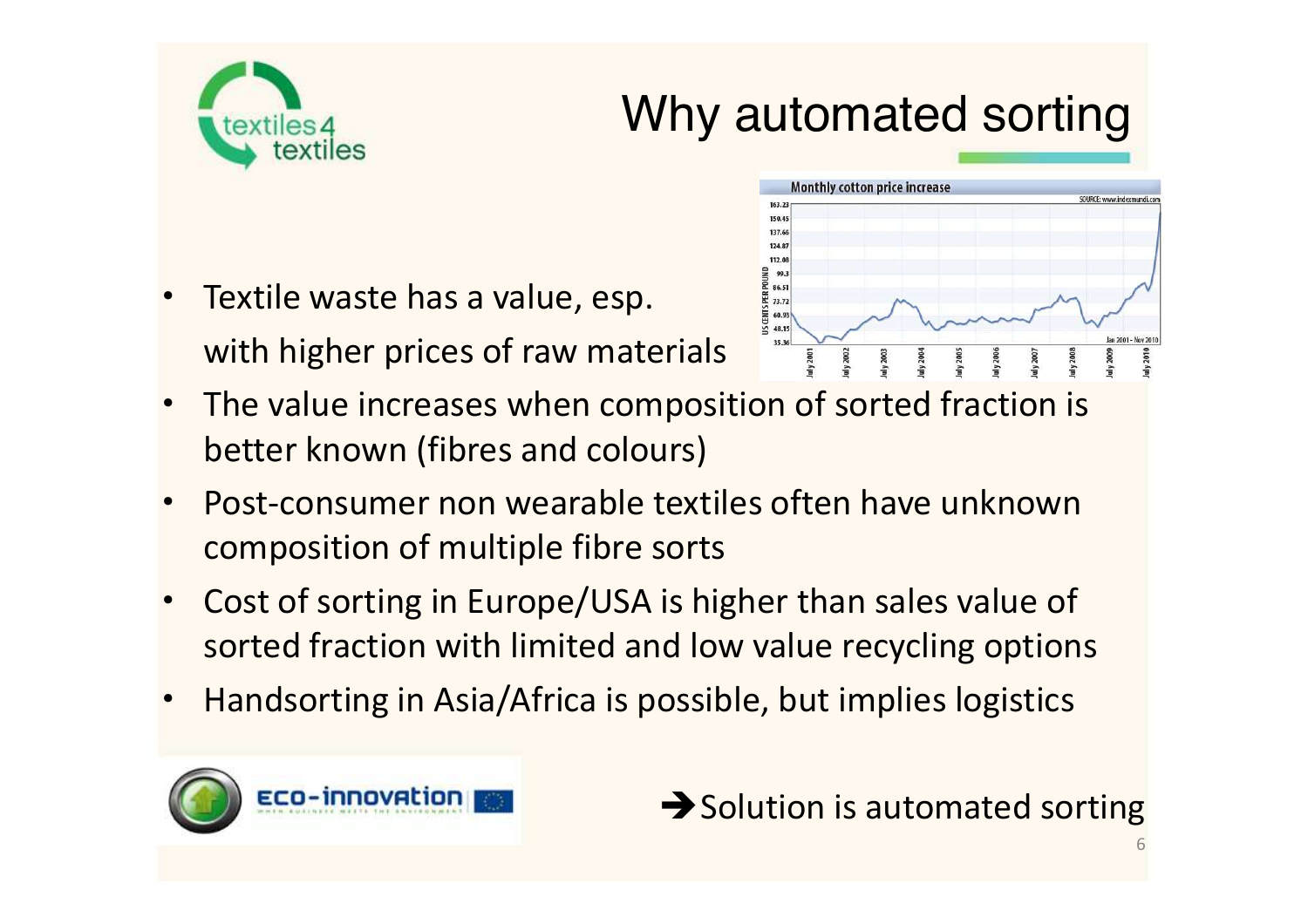

### Creating value in the chain

- Identification and automated sorting increases the quality of regained fibres
	- Chemical composition: wool, cotton, polyester, acrylic, ..
	- Colour: can prevent necessity to re-dyeing the textiles saving cost and environmental impact

 $\rightarrow$  This creates opportunity to make new textiles from post consumer textile waste = Textiles4Textiles

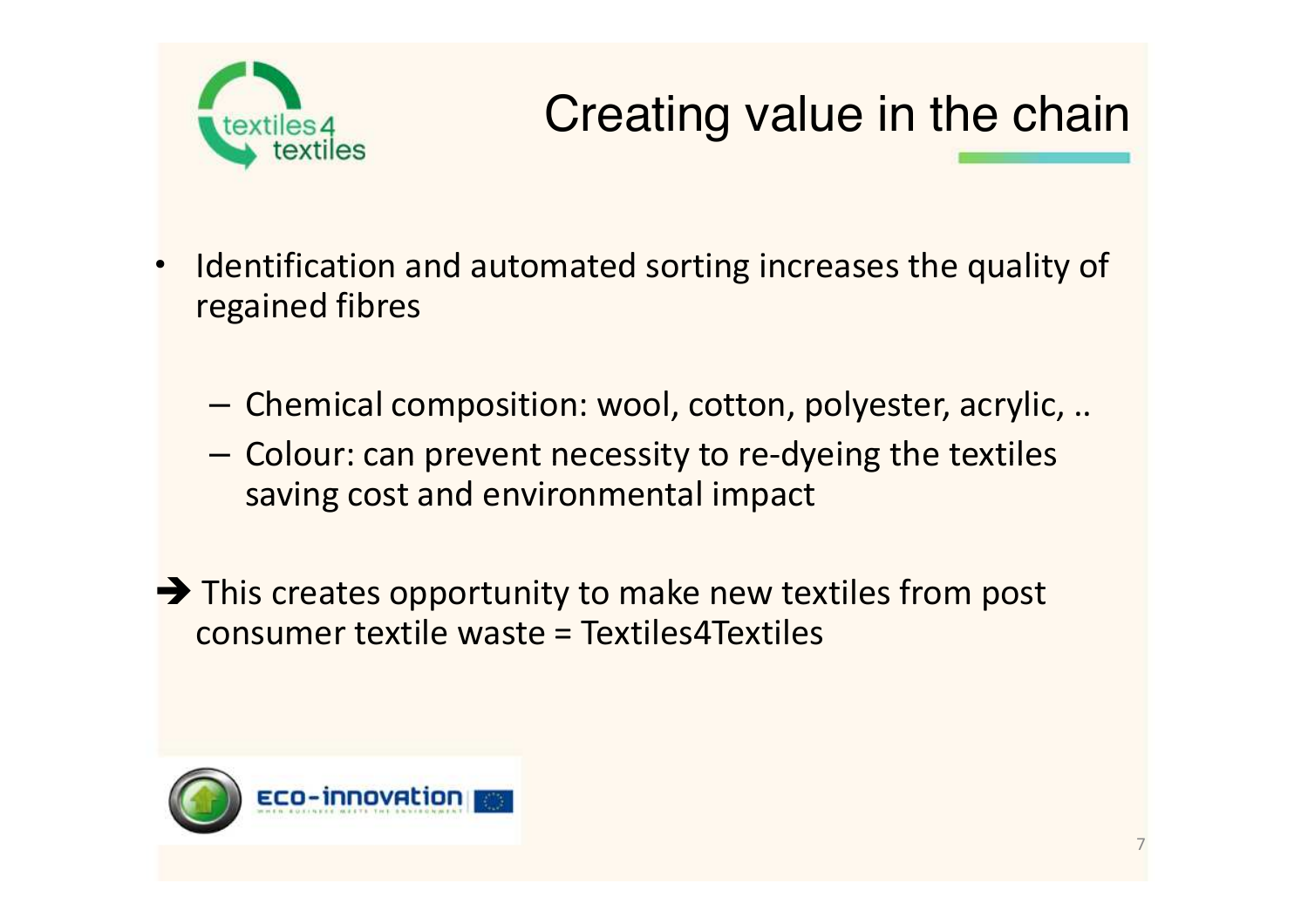

# **TEART ENGLISHER AND COSTS T4T Machine**

| <b>Investment (Machine) approx.</b> | € | 431.000 |
|-------------------------------------|---|---------|
|                                     |   |         |
| <b>Fixed Costs per year</b>         |   |         |
| Depreciation (10 years)             | € | 43.100  |
| llnterest 50%                       | € | 12.930  |
| Maintenance                         | € | 12.930  |
| Annual updates library              | € | 3.500   |
| Annual costs space ( €50,- m2)      | € | 35.000  |
|                                     |   |         |
| Total fixed costs per year          | € | 107.460 |

| <b>Manpower</b>                |        |
|--------------------------------|--------|
| Operators per shift            |        |
| Operator costs per year        | 25,000 |
| Total costs per shift per year | 37.500 |



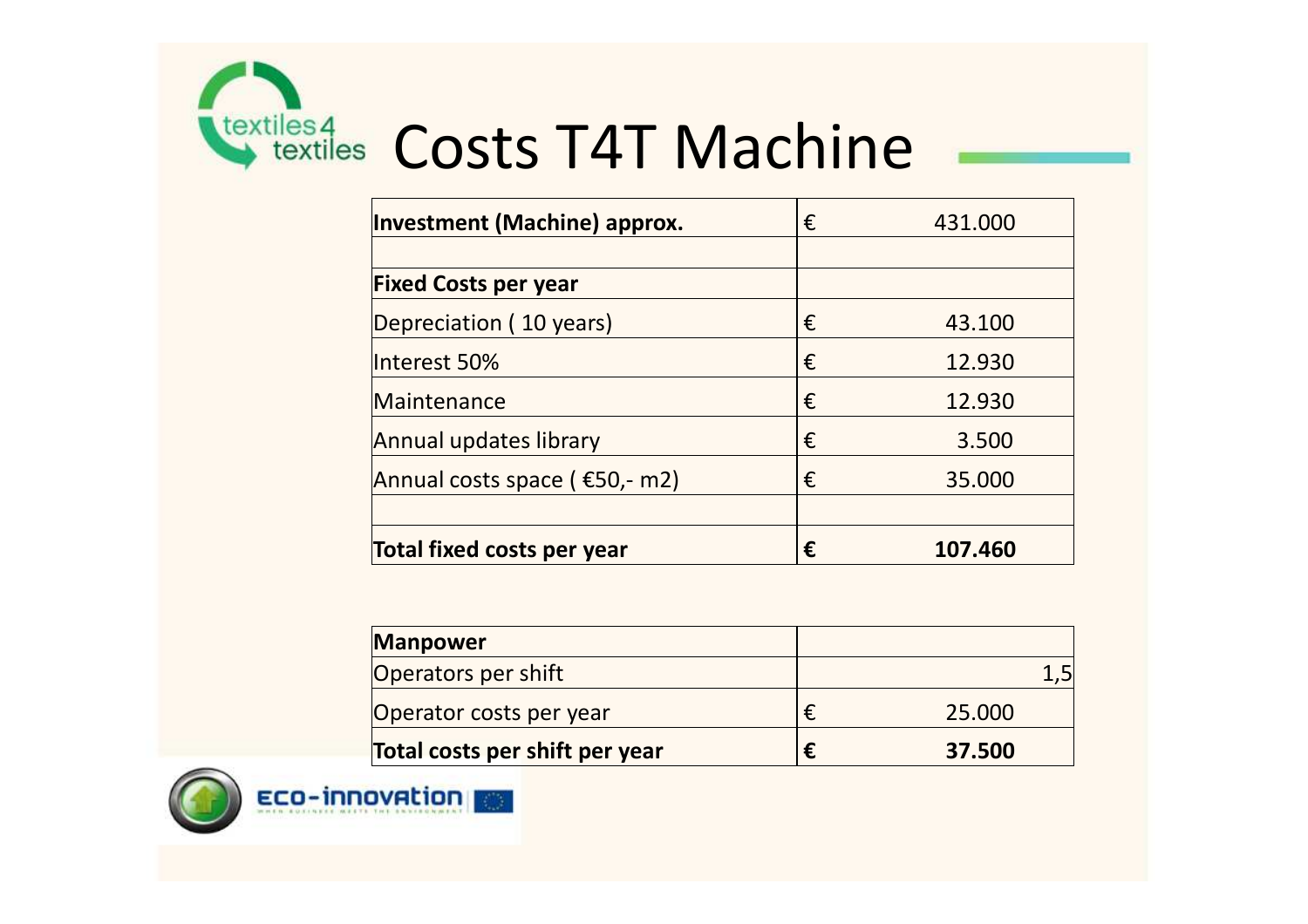

### Annual costs



|           | Energy         |            | <b>Fixed costs</b><br><b>Manpower</b> |            | <b>Total costs</b> |         | Cost per kg                     |               |  |           |                |
|-----------|----------------|------------|---------------------------------------|------------|--------------------|---------|---------------------------------|---------------|--|-----------|----------------|
| shifts KG |                |            |                                       | euro/year  |                    |         |                                 |               |  | (Euro/yr) | $ E/kg\rangle$ |
|           |                | 4.147.200  | €                                     | 20.736  €  |                    | 37.500  | ∣€                              | $107.460 \in$ |  | 165.696   | 0,040          |
|           | ∍              | 8.294.400  | €                                     | 41.472   € |                    | 75.000  | ∣€                              | $107.460$   € |  | 223.932   | 0,027          |
|           | 3 <sup>1</sup> | 12.441.600 | €                                     | 62.208     | €                  | 112.500 | $\vert \mathbf{\epsilon} \vert$ | $107.460 \in$ |  | 282.168   | 0,023          |

From these calculations it becomes clear that an extra selling price of minimal 0,02 - 0,04 €/kg is needed in order to compensate for the extra cost of sorting.

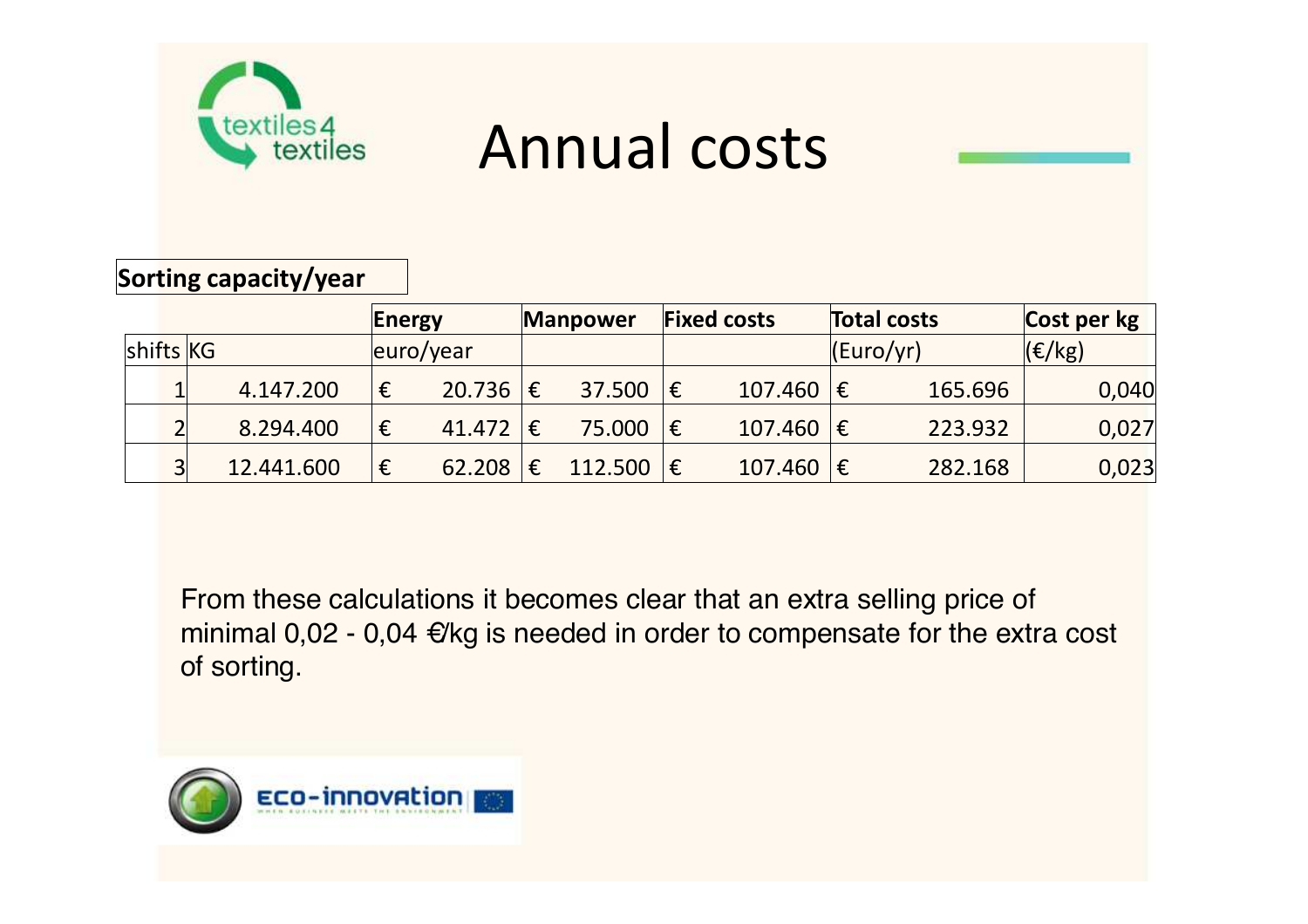

## Return on investment

•It is expected that prices of the sorted materials (100% materials and the common mixtures) will have commercial values between  $\epsilon$ 0,30 and  $\epsilon$ 0,50 per kg

•In terms of return on investment this implies that the automated sorting machine has a payback time of about 2,1 years. When the sorting machine is used in 2 or more shifts, the extra value will increase and the pay-back time will decrease sharply

•Sorting line can commercially 'rented' out to third parties.

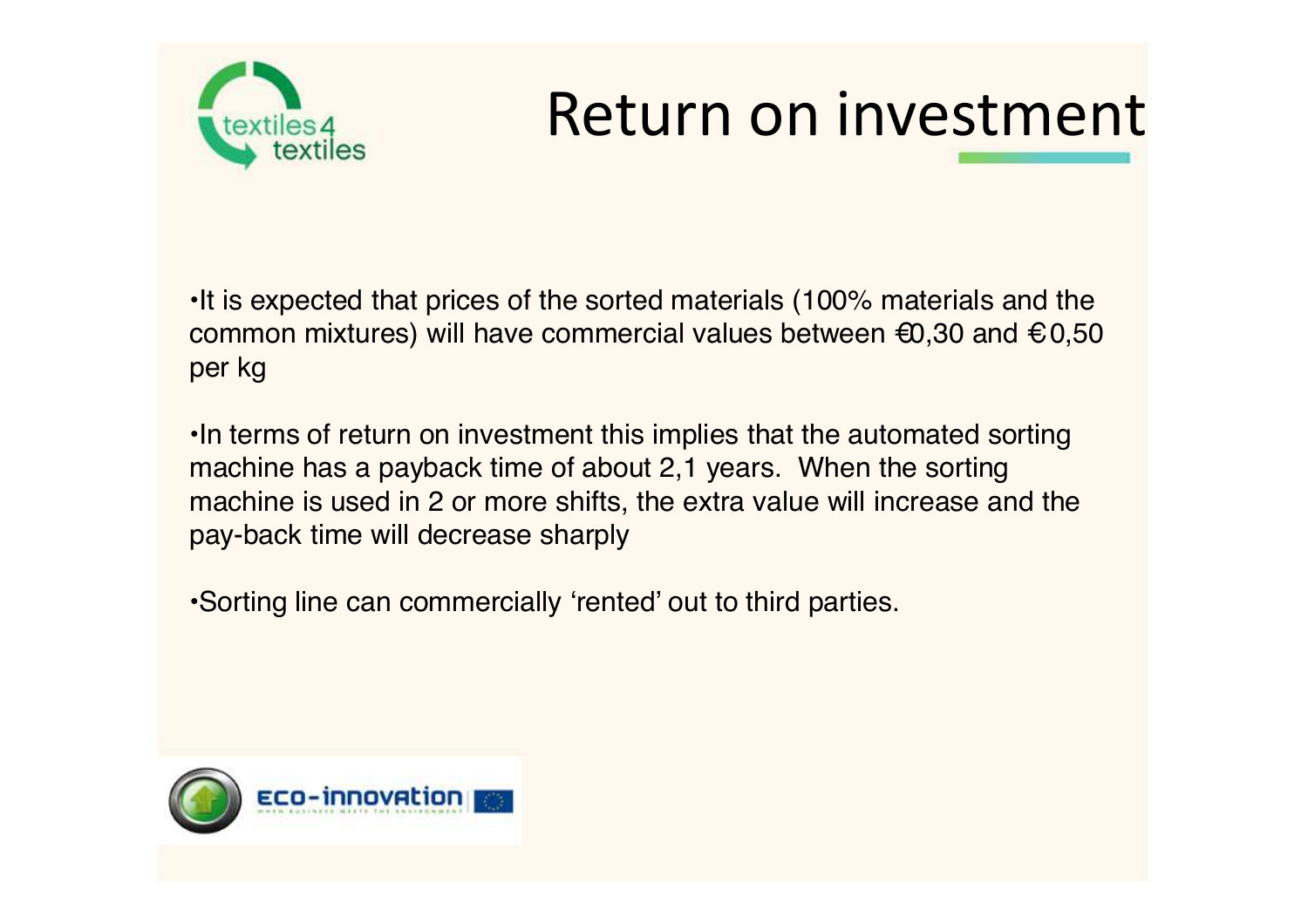

### Return on investment

| #<br>shifts | kg sorted<br>per yr | <b>Investment</b><br>(euro) | extra yield<br>per kg<br>(euro) | <b>Extra yield</b><br>per year<br>(euro) | <b>ROI</b><br>(years) |
|-------------|---------------------|-----------------------------|---------------------------------|------------------------------------------|-----------------------|
|             | 4.147.200           | 431.000                     | 0,050                           | 207.552                                  | 2,076588              |
|             | 8.294.400           | 431.000                     | 0,063                           | 522.564                                  | 0,8247794             |
|             | 12.441.600          | 431.000                     | 0,067                           | 837.576                                  | 0,5145802             |

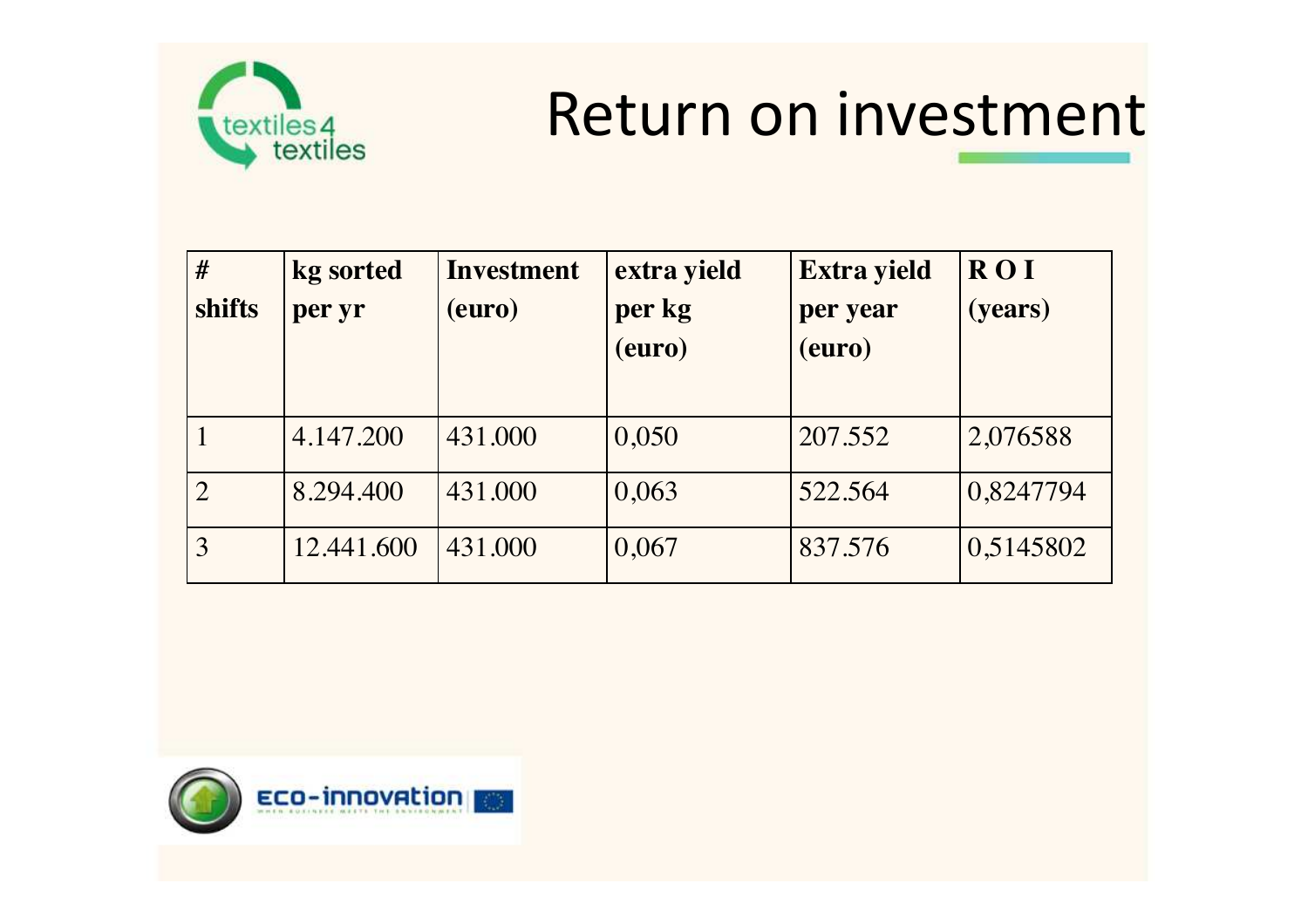

#### 65.81

Average spot price in US cents per Pound for Upland cotton (color 41, leaf 4, staple 34) As of: Tuesday, July 24, 2012 Source: USDA Market News

#### **Cotton Monthly Price - US cents per Pound**



Description: Cotton, Cotlook 'A Index', Middling 1-3/32 inch staple, CFR Far Eastern ports, US cents per Pound

Unit: US cents per Pound